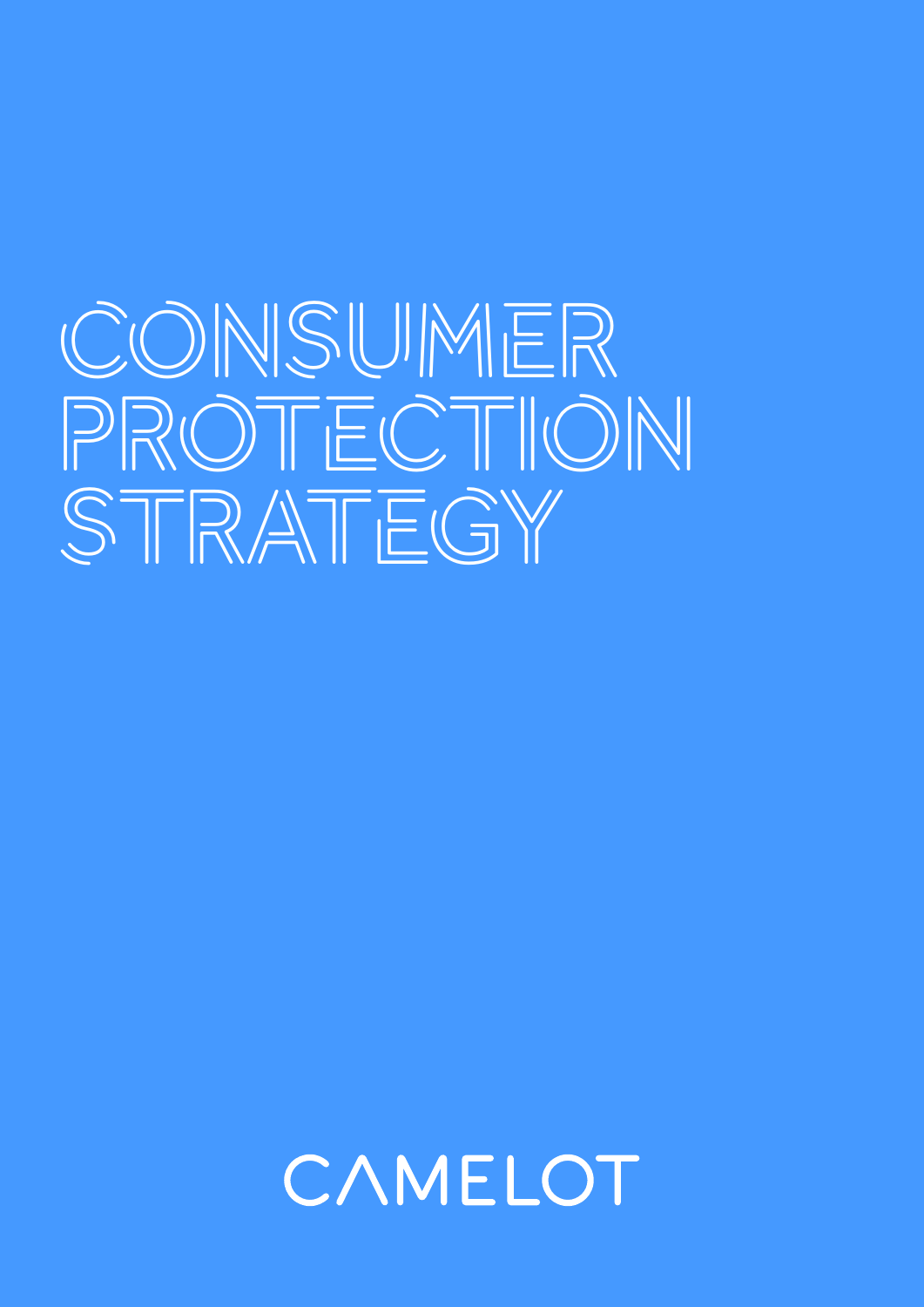## CONSUMER PROTECTION STRATEGY

Extraordinary things happen when a lot of people play a little. National Lottery games should always be fun, playing in a way that is right for you. We're here, supporting you so that you're always in control of your play.

## **Introduction**

We are committed to maximising returns to society, including supporting Good Causes, in a responsible way, with a lot of people playing a little. Our main priorities are the prevention of under age play and excessive play. Our Consumer Protection Strategy is an important element of our overall business strategy. It sets out how we aim to achieve our ambitions by creating safe online and retail environments to play in, designing games in a responsible way and promoting Healthy Play.

The fact that The National Lottery is ranked just 59<sup>th</sup> in the world in terms of per capita spend, despite being the fifth largest lottery in the world in terms of sales1, underlines the effectiveness of our approach to date in this area. You can review all the progress we have made in our latest Annual Report.

## Our Ambitions

To be the safest place to play

To promote Healthy Play

#### We do this by focusing on:

## Player

To prevent underage players from accessing National Lottery products, and to detect and interact with at-risk players to minimise excessive play. On 22 April 2021, the age to play National Lottery games increased from 16 to 18 in line with the government's announcement in December 2020 to change the age to play The National Lottery.



## **Product**

To design games that are lower risk and don't have a particular appeal to vulnerable groups, or those under 18, through a rigorous game design process.



## Place

To create controlled play environments (online and in retail) and promote Healthy Play habits to all players.



## Leadership

To take a leading role in advancing Consumer Protection practices.

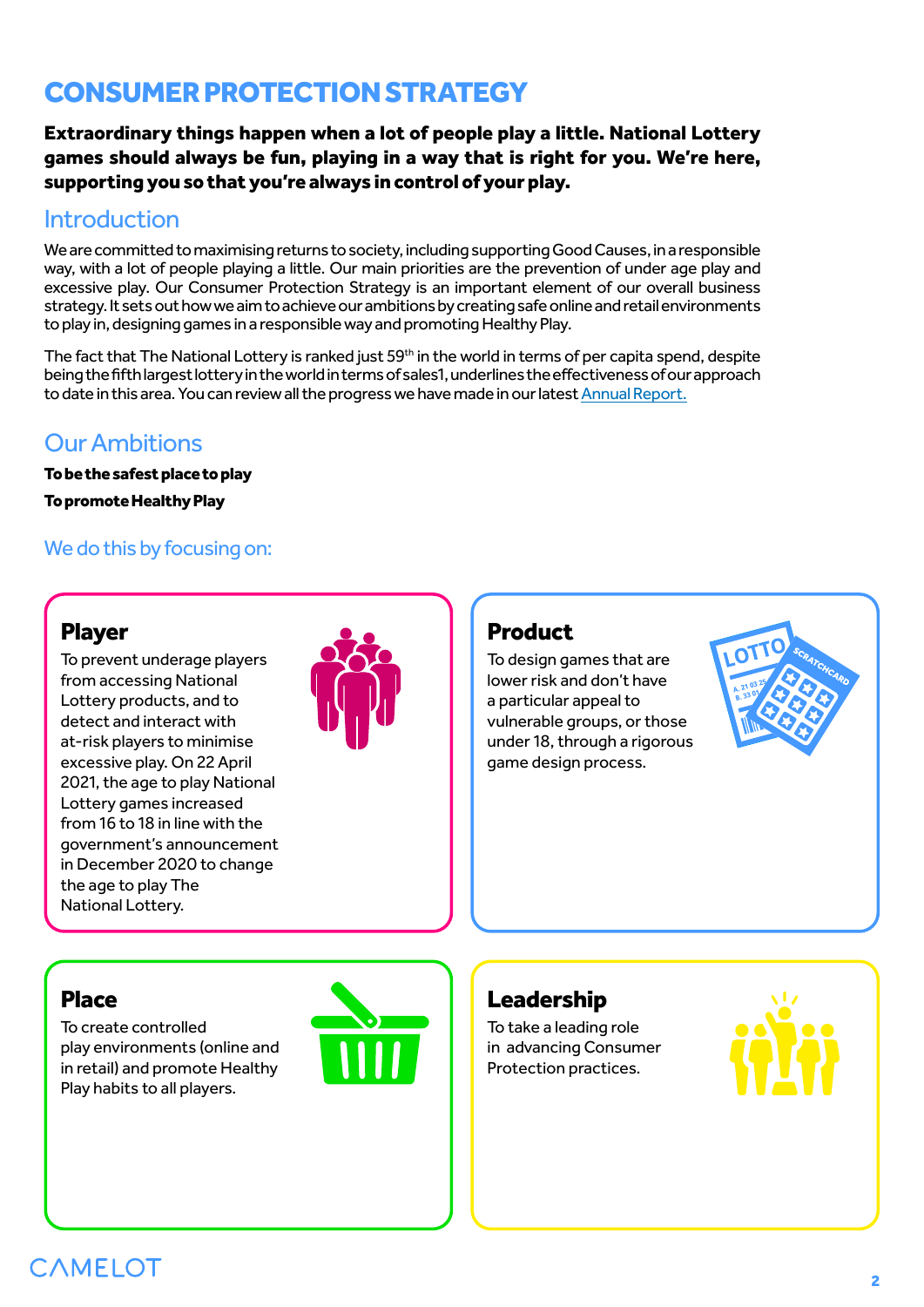## Our Activities

#### Player



- Healthy Play messaging plays a prominent role in our online player journey. This starts with our welcome email, through to our online toolkit encouraging players to stay in control of their play, through setting session time reminders, taking time out or choosing to self-exclude from individual or all games.
- We provide preset limits for our players on the amount they can load and spend per week. We also limit the number of Instant Win Games that can be played in a week. Players are encouraged to review these limits and set lower ones appropriate for their personal circumstances.
- Players can also use our online budget calculator to anonymously and confidentially assess their affordability to play and can use a self-assessment tool to find out what kind of player they are. A full list of our online tools can be found on our [website](https://www.national-lottery.co.uk/responsible-play).
- With millions of people playing the National Lottery online via our website and on our Mobile Apps, we take online consumer protection seriously. Online we use a behavioural analytics model to spot patterns of behaviour that suggests a player is at-risk of playing excessively. We send these players targeted communications to encourage a positive change in behaviour. We continue to review and update the interventions to ensure they are effective in preventing excessive play and encouraging Healthy Play.
- We may restrict play or spend on player accounts for particular groups of players who are identified as at-risk, and, if appropriate, suspend these accounts. Players who have been identified as at-risk for a longer period of time may also have their accounts suspended.Those requiring support or treatment are made aware of the options available to them through our communications channels, Contact Centre colleagues and on our products. This includes signposting to supportive organisations and informing players of our online tools that can help them manage their play. We also engage with, and support, organisations addressing problem gambling in the UK, including [GamCare](https://www.gamcare.org.uk/) and [GambleAware](https://about.gambleaware.org/).
- As well as being a time of extreme excitement and happiness, suddenly winning a substantial sum of money can be an overwhelming and emotional experience for many people. We have a complete support package in place for all high tier winners (winners of over £50,000) which includes a dedicated Winners' Advisor, Private Banking, Financial and Legal advice and access to a Life Coach.
- Winners benefit enormously from practical advice like making wills and managing their finances but the win also enables them to enjoy new experiences and create special memories with their loved ones.
- We really want our winners to enjoy their prize, so they also have access to a Lifestyle Management/Concierge company to aid them with their life-changing transition.
- We are committed to ensuring our site is accessible and usable for all abilities and disabilities. Our website is built in line with accessibility best practice and is accredited by AbilityNet. Find out more [here.](https://abilitynet.org.uk/)
- In retail, our mystery shopper programme will continue to help us gain assurance that retailers have effective safeguards in place to prevent underage play. The age to play increased to 18 years from 22 April 2021. To support this change, training is being provided to retailers, along with in-store communications to ensure compliance with updated rules on age to play. We retain the right to remove the retailer's terminal and terminate their retail agreement at any time for failing to implement sufficient safeguards.
- The age to play changed to 18 years of age from 22 April 2021. Our products and advertising will be changed to display the latest age restrictions.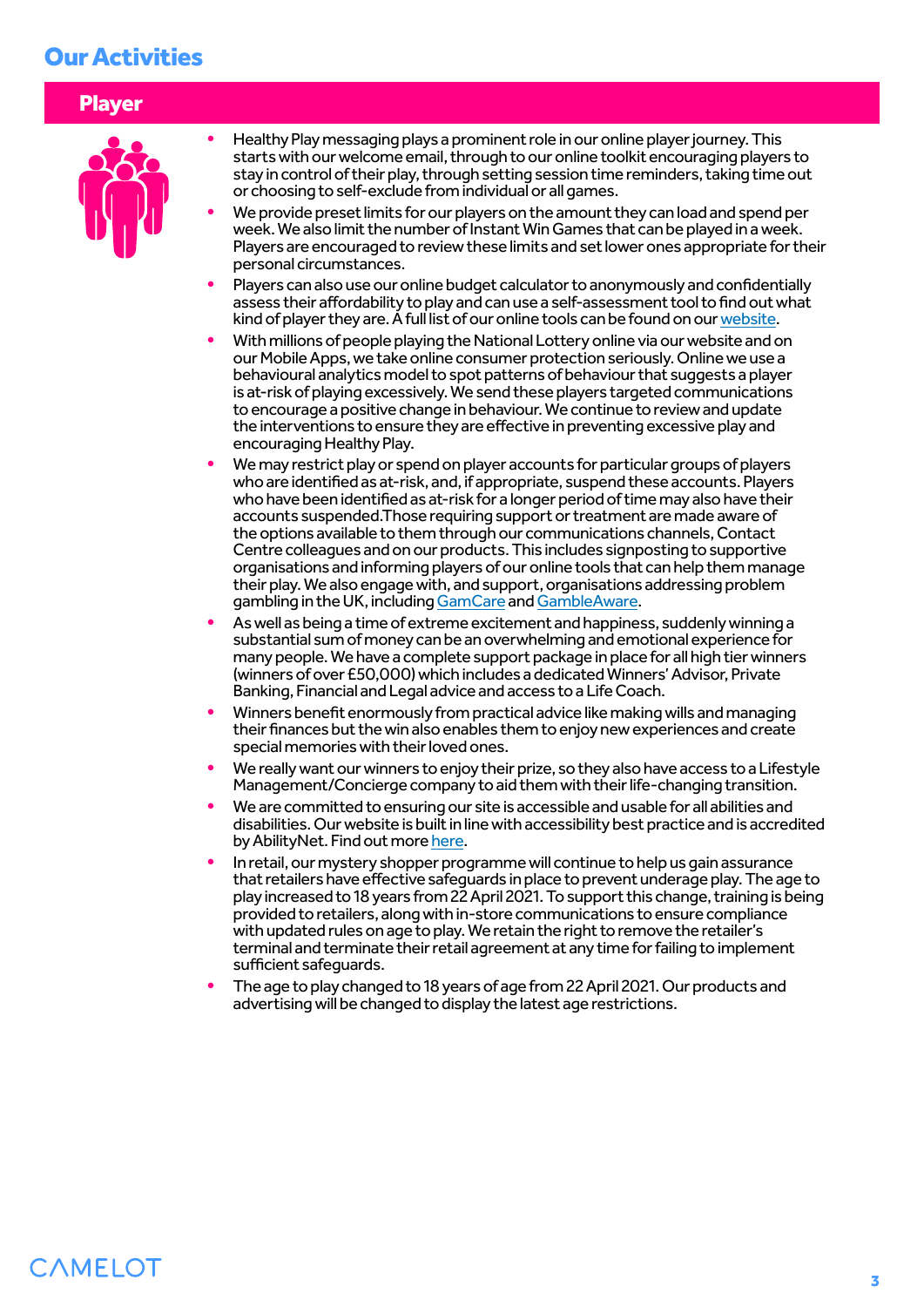#### Product



- We have a robust Responsible Game Design Process in place to ensure that the games we design are safe to play. This process is overseen by our Game Risk Evaluation Team, with representatives across Camelot and the process is reviewed each year to ensure it is effective, adding enhancements where necessary.
- All games are risk-assessed, ensuring that they are responsible in their design. We use both GamGard and Asterig, tools which assess the risk levels of a game's structural and situational characteristics, and a risk checklist to identify any further risks posed by the game; for example, ensuring that the design doesn't have a particular appeal to children. This is complemented by enhanced research and review for games that are significantly new and different.
- If any of these tools identify a risk level which is too high, we will either revise the game and/or our marketing approach. If the risk remains too high, we will not launch the game at all.
- All relevant teams receive annual training on game design and advertising to ensure games are designed, marketed and advertised in a way that supports our ambition to promote Healthy Play.
- We are committed to ensuring that our employees understand our commitments to consumer protection and support them in their daily operations, with extra training for those in direct contact with players.
- For example, all Contact Centre employees are trained on how to spot signs of excessive play and what to do as a result, as well as receiving monthly Healthy Play knowledge tests.
- All of our advertising and marketing is checked to ensure it complies with theAdvertising Standards Authority [CAP](https://www.asa.org.uk/codes-and-rulings/advertising-codes/non-broadcast-code.html) Code and [BCAP](https://www.asa.org.uk/codes-and-rulings/advertising-codes/broadcast-code.html) Code. The Codes promote safe marketing, in particular the need to prevent young people under 18 from being harmed by any unsafe advertising.
- Targeting to anonymous players (those not logged into an account) is only carried out if the user has agreed to Camelot's marketing cookie being placed on their browser.
- National Lottery account holders are able to opt in and out of personalisation via their account settings. All communications with National Lottery players are in line with the Data Protection Act 2018 and PECR.
- Online we have a rigorous registration process with age verification checks to ensure players are 18+.

#### Place



- Our ambition is for lots of people to play a little, and our Healthy Play messaging [Dream Big Play Small](https://www.national-lottery.co.uk/responsible-play?icid=bsp:na:tx) reminds our players of how we want them to play. It features on media screens in Retail, Draw-based games tickets, Scratchcard advertising and our [website.](https://www.national-lottery.co.uk/)
- We provide information and training to all National Lottery retailers through our Being a Responsible Retailer training programme. This sets out our requirements and expectations on how to support Healthy Play and prevent underage play. This is communicated through a range of leaflets, information packs, terminal messaging, terminal printouts, articles in our bi monthly Jackpot magazine, face-to-face visits and telephone calls.
- Our Supporting Healthy Play training programme for all National Lottery retailers includes simplified guidelines and training to ensure retailers have an understanding of excessive play and the right tools to be able to support players if appropriate, such as a terminal printout signposting to GamCare and our [Responsible Play](https://www.national-lottery.co.uk/responsible-play) page.
- We continue to evaluate the effectiveness of our retailer training programme to improve retailer confidence and understanding.
- Retailers have been trained to advise and provide information to players, including Games Rules.
- Our Players' Guide is available at retail outlets and on our [website,](https://www.national-lottery.co.uk/games/in-store/players-guide) outlining our approach to Healthy Play and includes the [GamCare](https://www.gamcare.org.uk/) helpline details.
- Through online personalisation, we have increased Healthy Play messaging to players identified as at-risk and removed the promotion of Instant Win Games to these players on the National Lottery website home page.
- We integrated with GAMSTOP for our Instant Win Games which provides a free service for players to self-exclude from online gambling websites and apps in Great Britain.